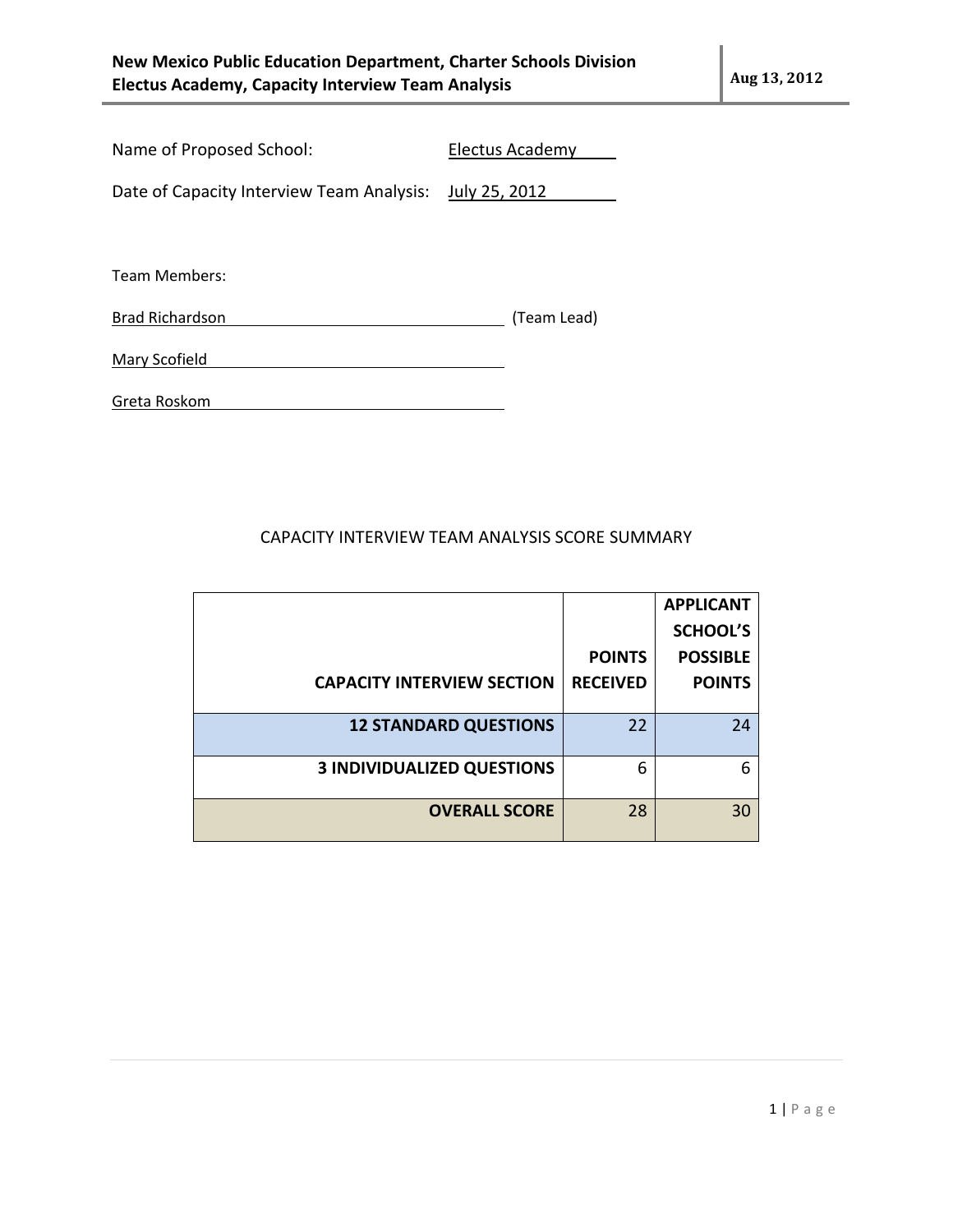| <b>Educational</b><br>Plan | Describe a typical day for a student in your school. Please be as concise and specific as<br>1.<br>possible; consider the teachers, the materials, the class, the parents, ancillary staff,                                                                                                                                                                                                                 |
|----------------------------|-------------------------------------------------------------------------------------------------------------------------------------------------------------------------------------------------------------------------------------------------------------------------------------------------------------------------------------------------------------------------------------------------------------|
|                            | etc.                                                                                                                                                                                                                                                                                                                                                                                                        |
|                            | <b>Team Comments:</b><br>The team is impressed with the school's mission of providing structured and guided choice<br>to students who can focus their learning in ways that meet their interests and needs. The<br>"seminar" is the distinctive feature of the school's model, as it is designed to be cross-<br>curricular and differentiated. [NOTE: The founders identify "differentiated curriculum" as |
|                            | a subset of "differentiated instruction".] The school can design several "seminars" that<br>cover identical state standards, but approach them in different ways. The seminars are<br>paired with related lectures.                                                                                                                                                                                         |
|                            | The team is concerned that the paired lectures, offered on alternate days, is not an<br>efficient delivery / learning system, even though lectures are typically used in colleges and<br>universities. The founders justify this choice as a way for the proposed school to help<br>prepare students for college and university work.                                                                       |
|                            | In practical terms, the founders have developed a workable school time-table/schedule, as<br>well as student and teacher schedules that can be scaled up or down as enrollment or<br>other considerations need to be addressed.                                                                                                                                                                             |
| Score: 2                   |                                                                                                                                                                                                                                                                                                                                                                                                             |
| <b>Educational</b><br>Plan | What is your plan if the school's actual enrollment population is different from the<br>2.<br>targeted population you originally intended to serve?                                                                                                                                                                                                                                                         |
|                            | <b>Team Comments:</b>                                                                                                                                                                                                                                                                                                                                                                                       |
|                            | The school founders understand that their model will have broad appeal and welcome all                                                                                                                                                                                                                                                                                                                      |
|                            | students. The team is concerned that the founders take care to ensure that in developing                                                                                                                                                                                                                                                                                                                    |
|                            | seminars, the interests and learning needs of all student groups are represented, including                                                                                                                                                                                                                                                                                                                 |
|                            | those with special needs. Also, the school has chosen to rely on online social media to                                                                                                                                                                                                                                                                                                                     |
|                            | recruit students. The team appreciates that this method is free, but may not provide equal                                                                                                                                                                                                                                                                                                                  |
|                            | access to all segments of the population, particularly those families who do not have online                                                                                                                                                                                                                                                                                                                |
|                            | access in their homes. (See Question 15, below.)                                                                                                                                                                                                                                                                                                                                                            |
| Score: 2                   |                                                                                                                                                                                                                                                                                                                                                                                                             |
| Governance                 | 3.<br>Please explain the delineated roles and responsibilities of, and the relationships<br>between, the founders, the governing body, and the school's administration during the                                                                                                                                                                                                                           |
|                            | transitional period between the planning year and the first year of operations.                                                                                                                                                                                                                                                                                                                             |
|                            | Describe how those relationships evolve over the full term of the charter.                                                                                                                                                                                                                                                                                                                                  |
|                            | <b>Team Comments:</b>                                                                                                                                                                                                                                                                                                                                                                                       |
|                            | The team heard the principal founder's passion for the mission of the school. But it also                                                                                                                                                                                                                                                                                                                   |
|                            | heard his passion for teaching and curriculum development, as distinct from administration                                                                                                                                                                                                                                                                                                                  |
|                            | work. The team believes that the founders have the evolving relationships between                                                                                                                                                                                                                                                                                                                           |
|                            | founder, governing council, and administration clear and workable.                                                                                                                                                                                                                                                                                                                                          |
| Score: 2                   |                                                                                                                                                                                                                                                                                                                                                                                                             |
| Governance                 | How does the school's governing body exercise its oversight and accountability? What<br>4.<br>does the governing body have oversight of?                                                                                                                                                                                                                                                                    |
|                            | <b>Team Comments:</b>                                                                                                                                                                                                                                                                                                                                                                                       |
|                            | The founders have a fundamental grasp of the governing council's role in providing                                                                                                                                                                                                                                                                                                                          |
|                            | oversight in critical areas. But discussion served to support the team's understanding that                                                                                                                                                                                                                                                                                                                 |
|                            | the two founders at the interview are more knowledgeable about the classroom than of                                                                                                                                                                                                                                                                                                                        |
| Score: 1                   | the mechanics of governance and administration.                                                                                                                                                                                                                                                                                                                                                             |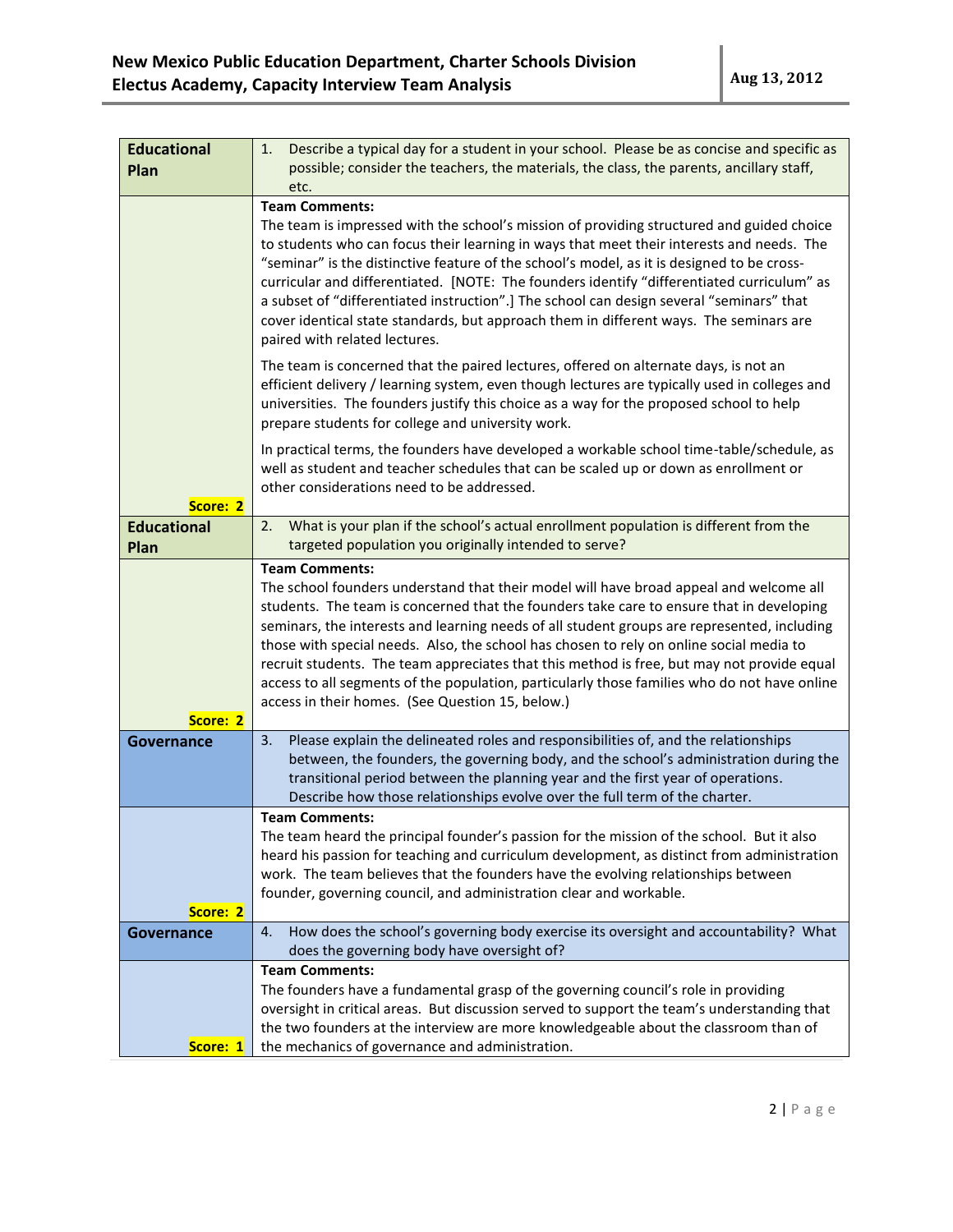| <b>Facility</b>                          | 5.<br>Describe your plan for acquiring a facility and ensuring that the facility meets<br>educational occupancy standards required by applicable New Mexico construction<br>codes. Whose responsibility is it to carry out this major piece of opening a charter<br>school?                                                                                                             |
|------------------------------------------|-----------------------------------------------------------------------------------------------------------------------------------------------------------------------------------------------------------------------------------------------------------------------------------------------------------------------------------------------------------------------------------------|
| Score: 2                                 | <b>Team Comments:</b><br>The founders recognize the challenges that they face in acquiring a facility, but having<br>engaged the process very early on, they are optimistic of success.                                                                                                                                                                                                 |
| <b>Facility</b>                          | If you cannot find a building that meets PSFA approval, what is your next steps plan?<br>6.                                                                                                                                                                                                                                                                                             |
| Score: 2                                 | <b>Team Comments:</b><br>Again, the founders recognize the challenges they face in securing a facility. This is<br>especially true given the absence of federal start-up funds. (See Question 7, below.)<br>Nevertheless, the founders have worked and will continue to work on this critical aspect of<br>the school, including the development of "Next Step" or contingency plans.   |
| <b>Finance</b>                           | How are you going to open your school without federal start-up funds?<br>7.                                                                                                                                                                                                                                                                                                             |
| Score: 2                                 | <b>Team Comments:</b><br>The team recognizes that the lack of available federal funds for start-up schools makes<br>opening a school extremely difficult. The founders appear to have a strong organizational<br>base with assigned roles or responsibilities and clear targets. The founders are doing all<br>that they can be reasonably expected to do to ensure a successful start. |
| <b>Finance</b>                           | If something in your budget is not working as planned, for instance, you do not get the<br>8.<br>desired enrollment numbers for the first year, what will be your plan of action?                                                                                                                                                                                                       |
| Score: 2                                 | <b>Team Comments:</b><br>The founders are an admirable blend of idealists and pragmatists. They are committed,<br>mission-driven public school educators who understand how to implement their vision,<br>even with uncertain financing. The founders have good budget strategies with a model that<br>can be scaled to meet demand and resource.                                       |
| <b>Policies and</b><br><b>Procedures</b> | If your school requires a change to the original charter contract what is the process for<br>9.<br>your governing body to address that change?                                                                                                                                                                                                                                          |
| Score: 2                                 | <b>Team Comments:</b><br>The team was impressed with the founders' commitment to the mission of the school as a<br>core value while recognizing the need to evolve as an institution. The team was also<br>impressed with the founders' commitment to broad community input on material changes<br>to the charter.                                                                      |
| <b>Policies and</b><br><b>Procedures</b> | 10. What role do policies have in the operation of a school? What triggers the need for a<br>policy?                                                                                                                                                                                                                                                                                    |
| Score: 1                                 | <b>Team Comments:</b><br>The team was also looking for additional, important triggers, such as statutory<br>requirements and rule changes, as well as the distinction between policy and procedures.                                                                                                                                                                                    |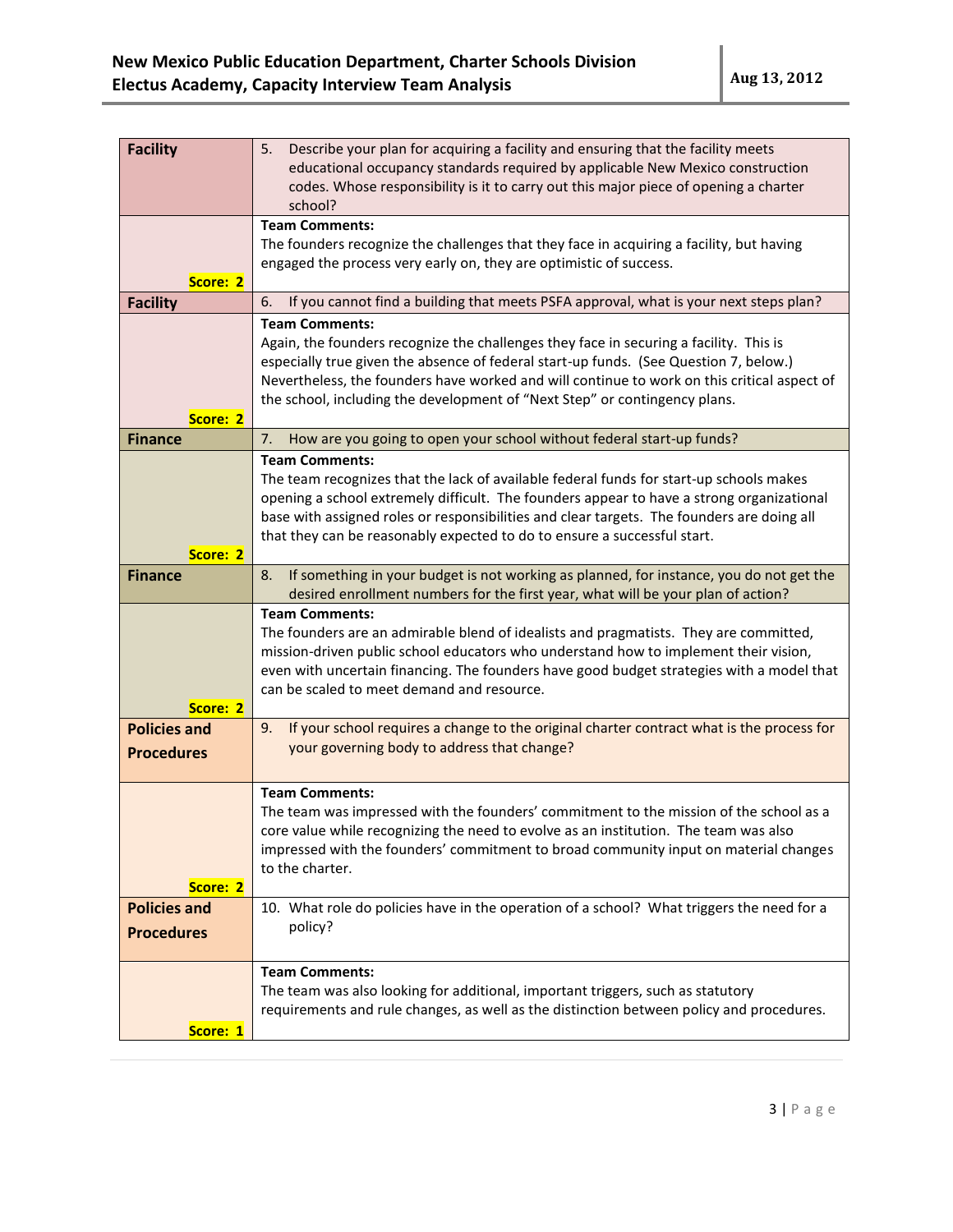| <b>Policies and</b>         | 11. What do you anticipate your process will be for developing policies? How will you                                                                                                 |
|-----------------------------|---------------------------------------------------------------------------------------------------------------------------------------------------------------------------------------|
| <b>Procedures</b>           | ensure that your policies and procedures are not only compliant, but current and                                                                                                      |
|                             | effective?                                                                                                                                                                            |
|                             | <b>Team Comments:</b>                                                                                                                                                                 |
|                             | The team was also looking for the need for the governing council to vet policies through                                                                                              |
|                             | legal counsel to help ensure that policies are compliant; and to pay attention to changes in                                                                                          |
| Score: 1                    | the law or administrative code in order to ensure that its policies are current.                                                                                                      |
| <b>Planning Year</b>        | 12. What major challenges do you anticipate during the planning year as you work to open                                                                                              |
|                             | a new school? How do you envision organizing yourselves to carry out the tasks                                                                                                        |
|                             | required to open a school?                                                                                                                                                            |
|                             | <b>Team Comments:</b>                                                                                                                                                                 |
|                             | The team is impressed with the level of organization that has been developed to                                                                                                       |
|                             | accomplish tasks. The founders do appear to have a grasp of the major challenges, though                                                                                              |
| Score: 2                    | no mention was made of who is moving the funding agenda forward.                                                                                                                      |
| <b>Review Team's</b>        | 13. Electus Academy's differentiated curriculum, as described in the application as                                                                                                   |
| <b>Individualized</b>       | seminars, neither fits easily within the state's more unified grading and reporting                                                                                                   |
| <b>Question:</b>            | systems or nor is readily understood by other schools.                                                                                                                                |
| <b>Organization</b>         | • How will the school report student/school schedules and courses in STARS?                                                                                                           |
|                             | • How will Electus course credits transfer to other schools?                                                                                                                          |
|                             | • How will Electus interpret transcripts of students who transfer in for placement                                                                                                    |
|                             | purposes?                                                                                                                                                                             |
|                             | . What will the Electus transcript look like?                                                                                                                                         |
|                             | <b>Team Comments:</b>                                                                                                                                                                 |
|                             | The school has a reasonable way of running a dual system, but the team stressed with the                                                                                              |
|                             | founders the need to consider more fully all of the data that STARs requires and how to<br>accommodate those reporting requirements without losing its innovative model.              |
| Score: 2                    |                                                                                                                                                                                       |
| <b>Review Team's</b>        | 14. The school's stated mission speaks to student performance through the power of                                                                                                    |
| <b>Individualized</b>       | choice, i.e., choice in how to learn and meet standards. The illustration of "Choice in                                                                                               |
| <b>Question:</b>            | Action" provided in the application is a program in which students participate in                                                                                                     |
| <b>Mission &amp; Vision</b> | seminars that are characterized as cross-curricular and differentiated, and attend                                                                                                    |
|                             | paired or related lectures. Is this described program only an illustration of "Choice                                                                                                 |
|                             | Theory in Action", one of many possibilities that Electus might consider; or is it the<br>interpretation of how choice theory will work at Electus Academy?                           |
|                             |                                                                                                                                                                                       |
|                             | If it is one illustration only, what other program possibilities might Electus consider                                                                                               |
|                             | that would still support its mission of "Choice Theory in Action"?                                                                                                                    |
|                             |                                                                                                                                                                                       |
|                             | If it is the interpretation of how choice theory will look at Electus Academy, how will<br>Electus preserve its distinctive model, even when pressures or other practical             |
|                             |                                                                                                                                                                                       |
|                             |                                                                                                                                                                                       |
|                             | considerations could lead school personnel to consider program choices that might                                                                                                     |
|                             | dilute its model with fewer meaningful seminar choices for students, or increased                                                                                                     |
|                             | reliance on more traditional forms of instruction?<br><b>Team Comments:</b>                                                                                                           |
|                             | The founders demonstrated a significant knowledge of research on choice-theory, including<br>practices in schools across the country. The founders are committed to choice-theory and |